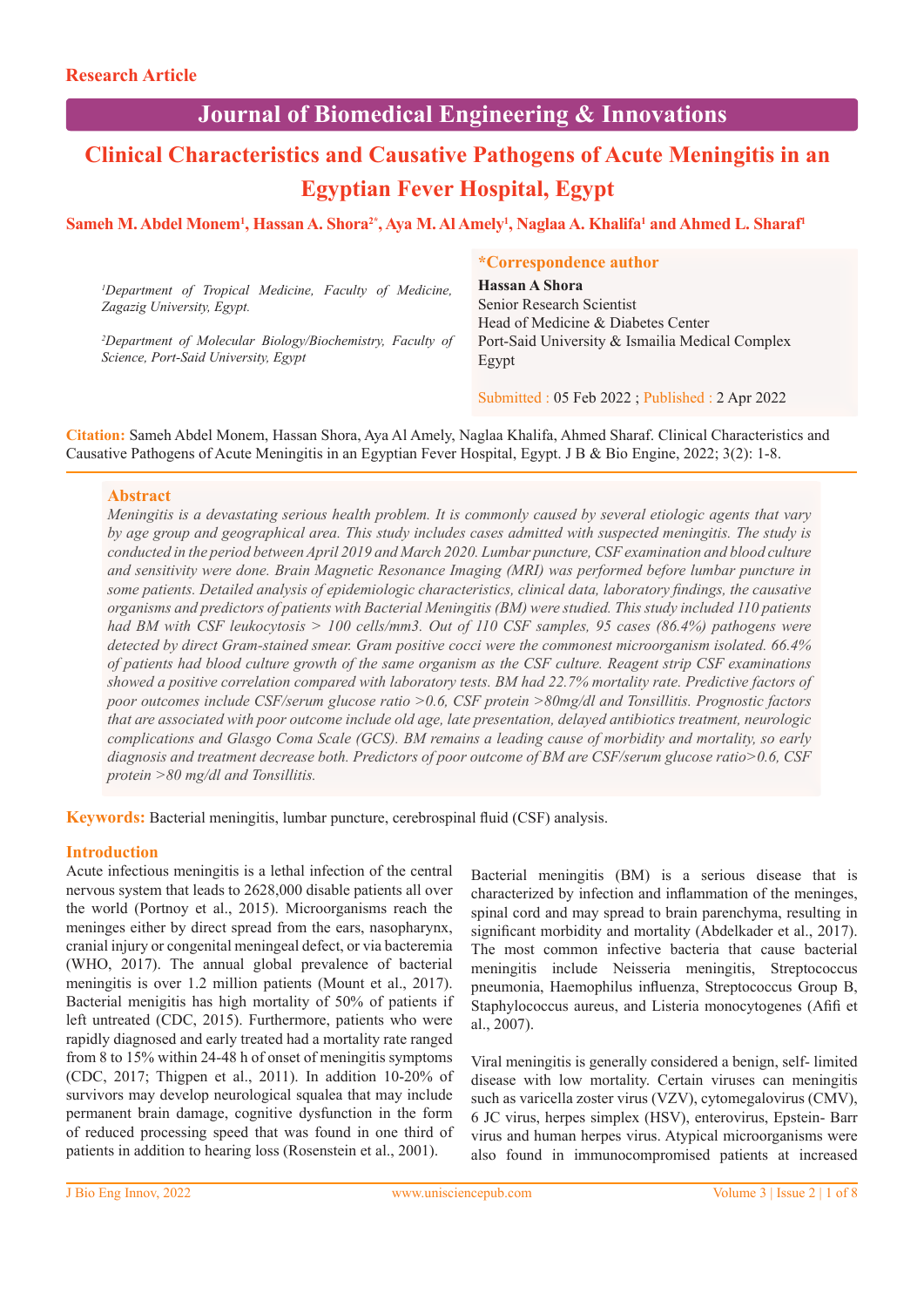risk of bacterial meningitis (Van Veen et al., 2017). Noncommunicable diseases that are characterized by inflammation could also lead to meningitis such as malignancy, certain drugs and blood after subarachnoid hemorrhage (Jarvis et al., 2010).

Meningitis is divided clinically into acute and chronic diseases. Acute meningitis develops over hours or days, and is caused by a variety of infectious agents. Chronic meningitis has an onset that may last for weeks to months, but is generally determined when symptoms, signs, and the CSF remain abnormal for at least 4 weeks (Nath, 2016). So several infectious and noninfectious diseases characterized by chronic meningitis also exist (McGill et al., 2016). The typical clinical features of acute meningitis include clinical trial of: headache, neck stiffness and fever. Photophobia and vomiting are often present. In acute bacterial infection other constitutional symptoms may be present such as intense malaise, fever, rigors, severe headache, photophobia and vomiting. This develops within hours or minutes. The patient is irritable and often prefers to lie still. Neck stiffness and a positive Kernig's sign usually appear within hours (Sa˘glam et al., 2013). The clinical culture methods and antibiotics sensitivity testing). The second tube was labeled as No 2 for physical (color, aspect), chemical (glucose level, protein concentration and cytological examination). The third tube was used to test CSF with reagent strips (Sharma et al., 2021).

#### **Blood culture and antibiotic sensitivity test**

An aseptic technique was used to collect the blood from patients. The top of the culture bottle was wiped using an ethanol swab, and 10-12 ml of blood was taken (Giuliano et al., 2019).

#### **Testing the CSF with rapid reagent strips**

Combur-10 (Roche) reagent strip is a 10-patch test strip that is used to test urine for specific gravity, pH, leukocytes, nitrites, protein, glucose, ketones, urobilinogen, bilirubin, and blood. These test strips were used in this study to measure CSF protein, glucose and leukocytes. A separate CSF sample was used and according to manufacturer instructions, the reagent strip was dipped directly into the tube for approximately one second making sure that all test areas are moistened. When withdrawing the test strip, its edge was wiped against the rim of the vessel to remove excess fluid. After 60 s (60 - 120 s for the leukocyte test area) the color change was red against the standards provided (Moosa et al., 1995).

#### **CSF analysis**

The specimen number one was centrifuged at 2000-3000 rpm for 20 min. The supernatant aspirated with a sterile pipette, leaving approximately 0.5 ml of fluid in the specimen tube (supernatant can be reserved for biochemical studies), the sediment shaken to re- suspend.

**Physical characteristics of CSF:** Color and aspect.

**Chemical analysis of CSF:** Glucose: negative < 25, 1+ 25 - 75,  $2+76 - 200$ ,  $3+201 - 650$  and  $4+ > 650$  mg/dL, Protein: negative < 15, 1+ (15 - 65, 2+ 66 - 300, and  $3+$  >300 mg/dL and Lactate.

**Cytological examination:** The presence of leukocytes was graded: negative  $< 10$ ,  $1+10-50$ ,  $2+51-290$ , and  $3+>291$ cells/µl (Hrishi & Sethuraman, 2019).

**Microbiological examination:** Direct smears stained by Gram were done according to microbiological standards. Microscopical examination of Gram-stained smears was performed. Ziehl Neelsen (ZN) staining was done when indicated clinically and according to microbiological standards (Gray, 1992).

**Culture of CSF:** Inoculation was done on blood, chocolate and Mac-Conkey's agar plates and incubated aerobically and anaerobically in presence of 5-10% CO2 at 37°C for 72 h. Identification of bacterial colony by colony morphology and biochemical reactions e.g: Coagulase test, Catalase test, Optochin test and bile solubility test, Indole production test and Oxidase test. Analytical Profile Index (API) 20 strep (BioMerieux, Germany) and (API) 20E (Bio-Merieux, France): an identification system using standardized miniaturized biochemical tests, used for biotyping and delineation of different species (Leazer et al., 2017).

Antibiotics sensitivity testing: Disk diffusion Kirby-Bauer method was used to determine the susceptibility of the recovered clinical isolates to antimicrobial agents. The diameters of inhibition zones were measured in mm using a ruler and classified as either susceptible, intermediate, or resistant to the agents that were tested (Assegu et al., 2020).

#### **Brain MRI**

MRI may be performed before the lumbar puncture in patients with neurological deficit, seizure, Glasgow score < 11.

#### **According to the results of the above studies and discharge diagnosis, patients were categorized into three groups**

**Meningitis patients, 240 patients:** presented with fever, meningeal symptoms and altered mental status, and with an abnormal number of white blood cells in CSF.

**Encephalitis patients 30 patients:** presented with acute onset of fever and a change in mental status and/or new onset of seizures, and a clear CSF, leukocyte count < 80/mm3, all were lymphocytes or without CSF pleocytosis with no identification of bacteria by CSF culture or gram stain, and after exclusion of other causes of decreased mentation.

**Meningism patients are 80 patients:** presented with signs of meningeal irritation but CSF examination was normal and the subsequent investigations and evolution of the disease revealed the true diagnosis (Dian et al., 2020).

**Confirmed meningitis patients were classified into two groups**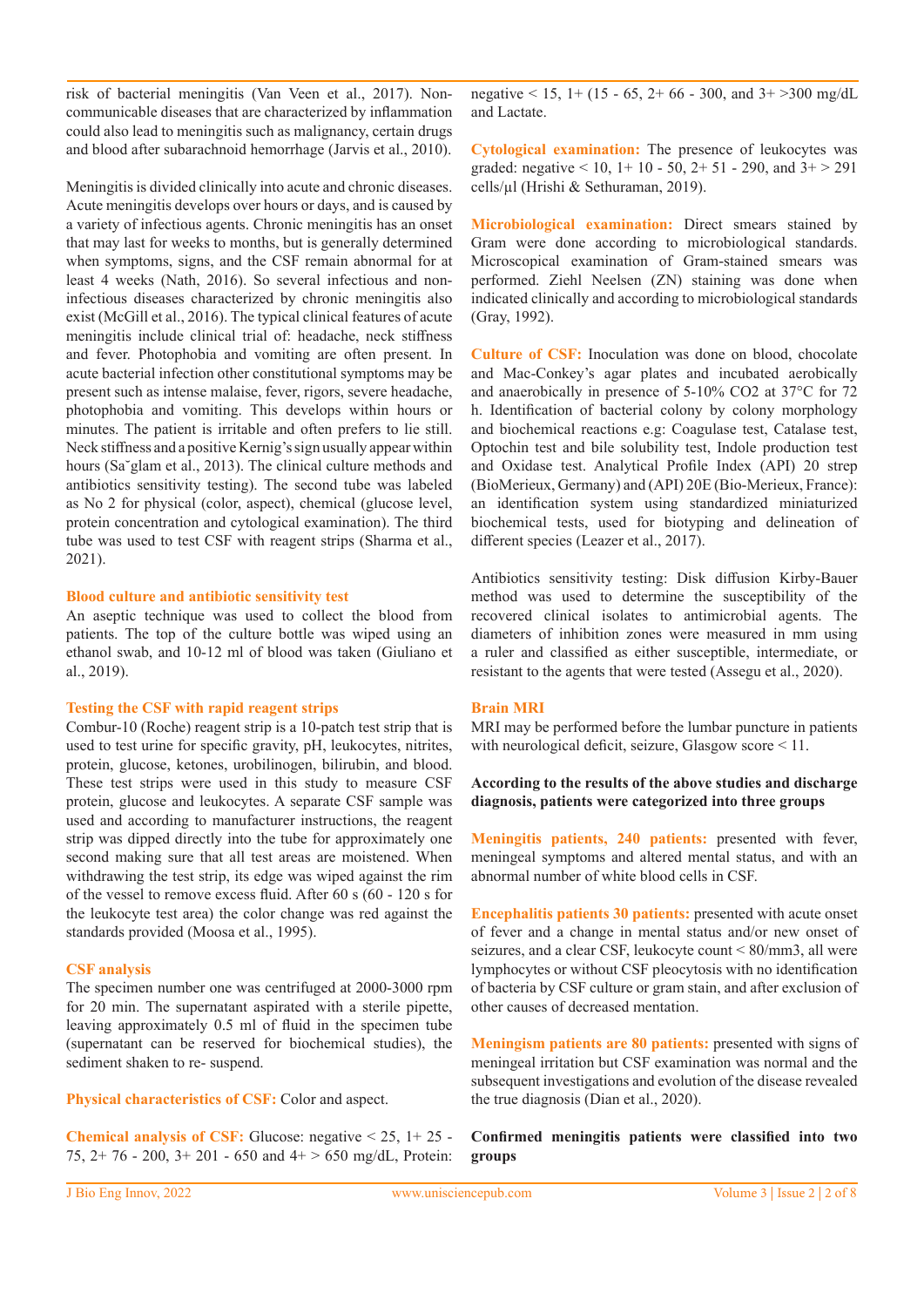**Group I (bacterial meningitis):** 110 patients with a positive Gram stain and/or CSF culture or positive blood culture with concurrent meningitis; or detection in the CSF of >100 white blood cells per ml.

**Group II (aseptic meningitis):** This group included 130 patients with CSF pleocytosis  $(\leq 100$  WBCs), negative Gram stain; and the CSF and blood cultures were negative for bacterial meningitis.

#### **Inpatient follow-up and outcome assessment**

Patients were evaluated daily for symptom improvement or occurrence of new symptoms. Vital signs were assessed every four hours for the first 48 h and based on the need thereafter. Daily follow-up with a neurosign chart that included the following variables: Glasgow coma scale (GCS), seizures, headache, and nuchal rigidity was done during the inpatient treatment.

Patients were also assessed at discharge for gross neurologic deficits (visual problems, hearing deficits, and body weakness) and mini-mental state examination. Detailed analysis of epidemiologic characteristics, clinical data and laboratory findings, the causative organisms, prognosis of all the patients with BM were studied.

#### **Statistical analysis**

Data was collected and tabulated. IBM's SPSS statistics (Statistical Package for the Social Sciences) for windows, version 25, 2017 was used for statistical analysis of the collected data. Shapiro-Wilk test was used to check the normality of the data distribution. All tests were conducted with 95% confidence interval. P (probability) value  $< 0.05$ was considered statistically significant. Charts were generated using SPSS' chart builder and Microsoft Excel for windows 2019

.manifestations and CSF examination should determine a presumptive cause of acute meningitis within few hours. Typically, treatment must be initiated rapidly before confirming diagnosis of the actual organism is identified to decrease morbidity and mortality of this serious infection (Amarilyo et al., 2011).

#### **Materials and Methods**

Bacterial meningitis is still a life-threatening disease that is associated with significant mortality and morbidity. Prognostic factors associated with poor outcomes were old age, neurological complications, Glasgow Coma Scale and late administration of antibiotics so early therapeutic interventions are of utmost importance to save life.

#### **Patients**

This cross-sectional study was conducted in Mansoura fever hospital, in the period between April 2019 and March 2020. Informed consent obtained from all patients and study protocol was approved by the ethical committee of Faculty of Medicine, Zagazig University.

#### **Study population**

This study included 350 patients admitted to Mansoura fever hospital is specialized 50 bed fever hospital that is located on The Nile River 250 Km east of Cairo, Egypt with suspected meningitis during the period of the study.

#### **Inclusion criteria**

Any person with sudden onset of fever and one of the following signs: neck stiffness, altered consciousness, other meningeal signs or purpura fulminans. Any child under 2 years old age with sudden onset of fever and one of the following signs: neck stiffness, or flaccid neck, bulging fontanel, convulsion, other meningeal signs or purpura fulminans.

#### **Exclusion criteria**

Cases admitted with suspicious meningitis following head trauma or neurosurgical procedure, or cerebral abscess.

#### **Methods**

All patients underwent history taking, clinical examination. Laboratory studies included complete blood count, liver and kidney function tests.

#### Lumbar puncture

CSF was collected from the subarachnoid space by a sterile spinal needle (25 or 27 G) between the fourth and the fifth lumbar vertebrae. The CSF was collected in 3 sterile, screwcapped tubes. Two ml of CSF was collected in each tube. The first tube was labeled as No 1 (for direct Gram' stain, standard bacteriological





Quantitative variables were expressed as mean and standard deviation, median, inter-quartile range, minimum and maximum values as appropriate while categorical variables were expressed as frequency and percentage. Cohen's kappa (κ) was run to measure reliability and agreement between the studied diagnostic methods and BM diagnosis.

#### **Results**

This study included 110 patients with confirmed diagnosis bacterial meningitis (BM). BM occurred in males more than females. It affected patients from rural much more commonly than patients from urban communities (Figure 1). The clinical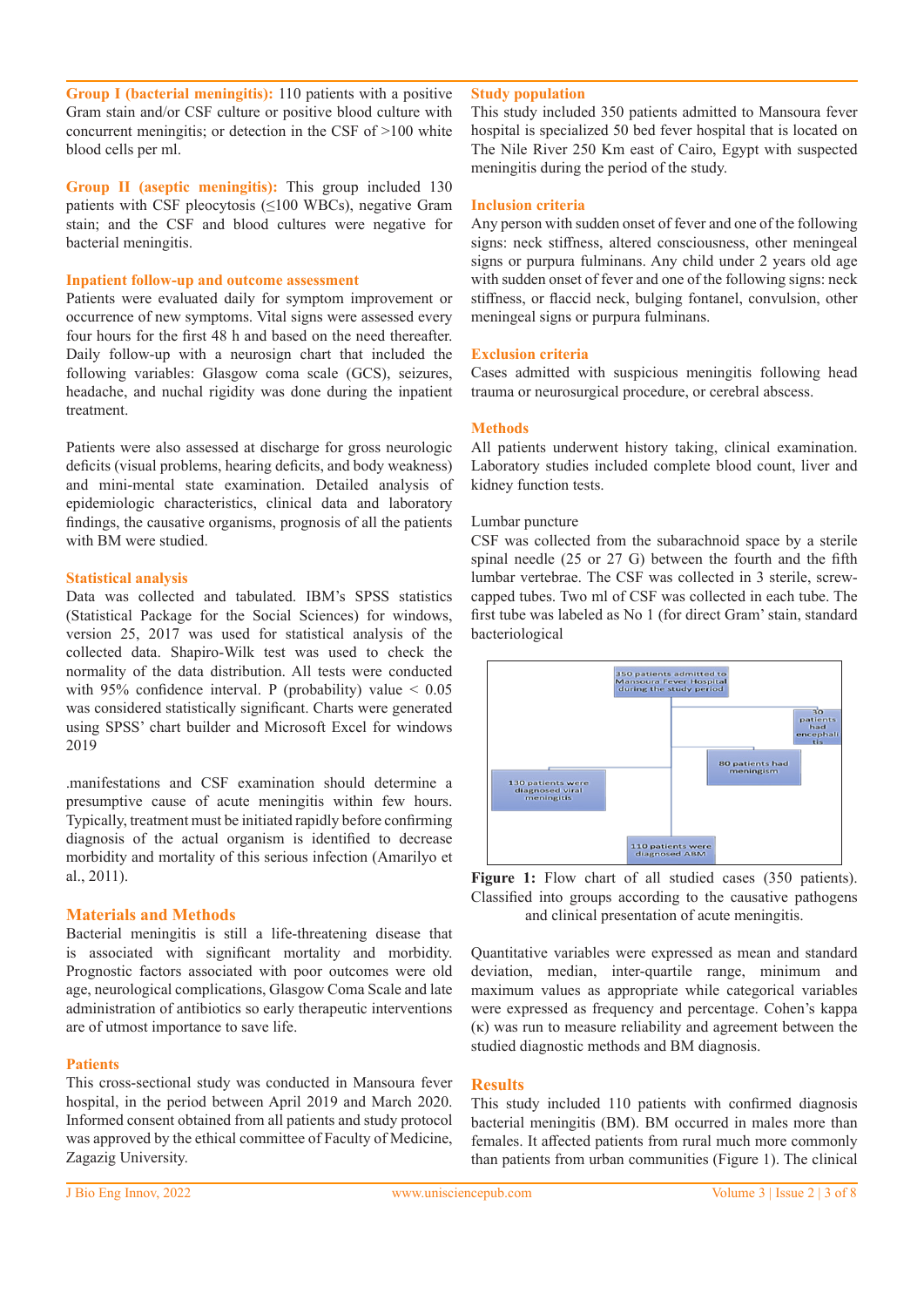presentation of BM was characterized mainly by fever (90.9%) and headache (88%). Signs of meningeal irritation that is, neck rigidity (90.9%), Kernig sign (72.7), and Brudziniski sign (69%) are significantly higher in patients with meningitis. Once neck rigidity, headache, or both are present with fever meningitis is highly suspected. Antecedent illnesses (that is, diseases diagnosed at the time or shortly before the diagnosis of meningitis) were found in 74.5% of patients with BM. Pneumonia was the most common predisposing condition. A large percentage of meningitis patients, 33.6% reported a positive history of antibiotic intake in the few days before admission to the hospital. The study shows that 79.1% of BM patients had a CSF leukocyte count in the range of  $> 100$  up to 1,000 cell/mm3 and 80% of BM patients had CSF neutrophil percentage > 50%. 85.5% of BM patients had elevated CSF protein (> 80mg/dl). While 81.8% of BM patients had decreased CSF glucose < 50 mg/dl. It was found that 90% of BM patients had elevated CSF lactate> 26 mg/dl.

Out of 110 CSF samples, 95 cases, 86.4% of pathogens were detected by direct Gram-stained smear. Gram positive bacteria were detected in 55/110, 50% of cases. Gram negative bacteria were detected in 40/110 (36.4%) of cases. Gram positive cocci was the commonest 25/110 microorganism isolated in the present study. S. pneumonia was the most common isolated pathogen accounting for 24% of BM (Table 1).

| CSF markers        |                 | Frequency | $\frac{0}{0}$ | Sensitivity<br>$(\%)$ |  |
|--------------------|-----------------|-----------|---------------|-----------------------|--|
| <b>CSF WBCs</b>    | 100-1000        | 87        | 79.1          | 100                   |  |
|                    | >1000           | 23        | 20.9          |                       |  |
| Neutrophil         | < 50            | 20        | 18.2          | 81.8                  |  |
|                    | >50             | 90        | 81.8          |                       |  |
| CSF glucose        | $<$ 50 mg/dl    | 90        | 81.8          | 81.8                  |  |
|                    | $>50$ mg/dl     | 20        | 18.2          |                       |  |
| CSF/serum          | < 0.6           | 97        | 88.2          | 88.2                  |  |
| glucose ratio      | > 0.6           | 13        | 11.8          |                       |  |
| CSF protein        | $< 80$ mg/dl    | 16        | 14.5          | 85.5                  |  |
|                    | $>80$ mg/dl     | 94        | 85.5          |                       |  |
| <b>CSF</b> lactate | $>26$ mg/dl     | 99        | 90.0          | 90                    |  |
|                    | $\leq$ 26 mg/dl | 11        | 10            |                       |  |

**Table 1:** CSF markers that could indicate BM.

Table 2 shows rapid reagent strip and CSF examination showed a positive correlation with laboratory test results that include, laboratory cell, protein and sugar values in cases of BM. This study shows a sufficient degree of agreement between CSF and blood culture results. Out of 110 patient 73 (66.4%) had blood culture growth of the same organism as the CSF culture. Furthermore, 23(20.9%) of patients who had positive CSF cultures and negative blood cultures. BM carried a high mortality rate (22.7%). These include: One infant 6 m, one female patient 40 years old, one girl 16 years old, and all other cases were above 55 years old. Complications were found in 21.8% of BM patients who developed permanent sequelae such as hearing deficits, paralysis, cognitive slowness and memory trouble. Predictors of poor outcome of BM are CSF/serum glucose ratio >0.6, CSF protein >80 mg/dl and Tonsillitis (Figure 2 and Tables 3 and 4).

| Direct<br>stained film           | Frequency | Percentage | Sensitivity<br>(%) |
|----------------------------------|-----------|------------|--------------------|
| Gram positive cocci              | 25        | 22.7       |                    |
| positive<br>Gram<br>diplococci   | 20        | 18.2       |                    |
| Gram positive bacilli            | 5         | 4.5        | 86.4               |
| Gram positive chain              | 5         | 4.5        |                    |
| negative<br>Gram<br>diplococci   | 17        | 15.5       |                    |
| negative<br>Gram<br>coccobacilli | 13        | 11.8       |                    |
| negative<br>Gram<br>bacilli      | 10        | 9.1        |                    |
| No detected strains              | 15        | 13.6       |                    |

**Table 2:** Frequency of pathogens causing BM detected by CSF direct stained film.



**Figure 2:** The frequency of bacteria causing BM by cultures.

| Variable                           | correlated values | $n \circ n$ - c o r r e l a t e d   Sensitivity $(\%)$<br>values |      | Kappa | P                  |
|------------------------------------|-------------------|------------------------------------------------------------------|------|-------|--------------------|
| Cell value                         | 95                | 15                                                               | 86.4 | 0.94  | ${}_{0.001}$       |
| Protein value                      | 90                | 20                                                               | 81.2 | 0.819 | ${}< 0.001$        |
| Glucose value<br>$\cdots$ $\cdots$ | 86                | 24<br>11<br>1 1 1                                                | 78.2 | 0.819 | < 0.001<br>$C + D$ |

**Table 3:** Correlation between reagent strip and laboratory cell, protein and sugar values in cases of ABM.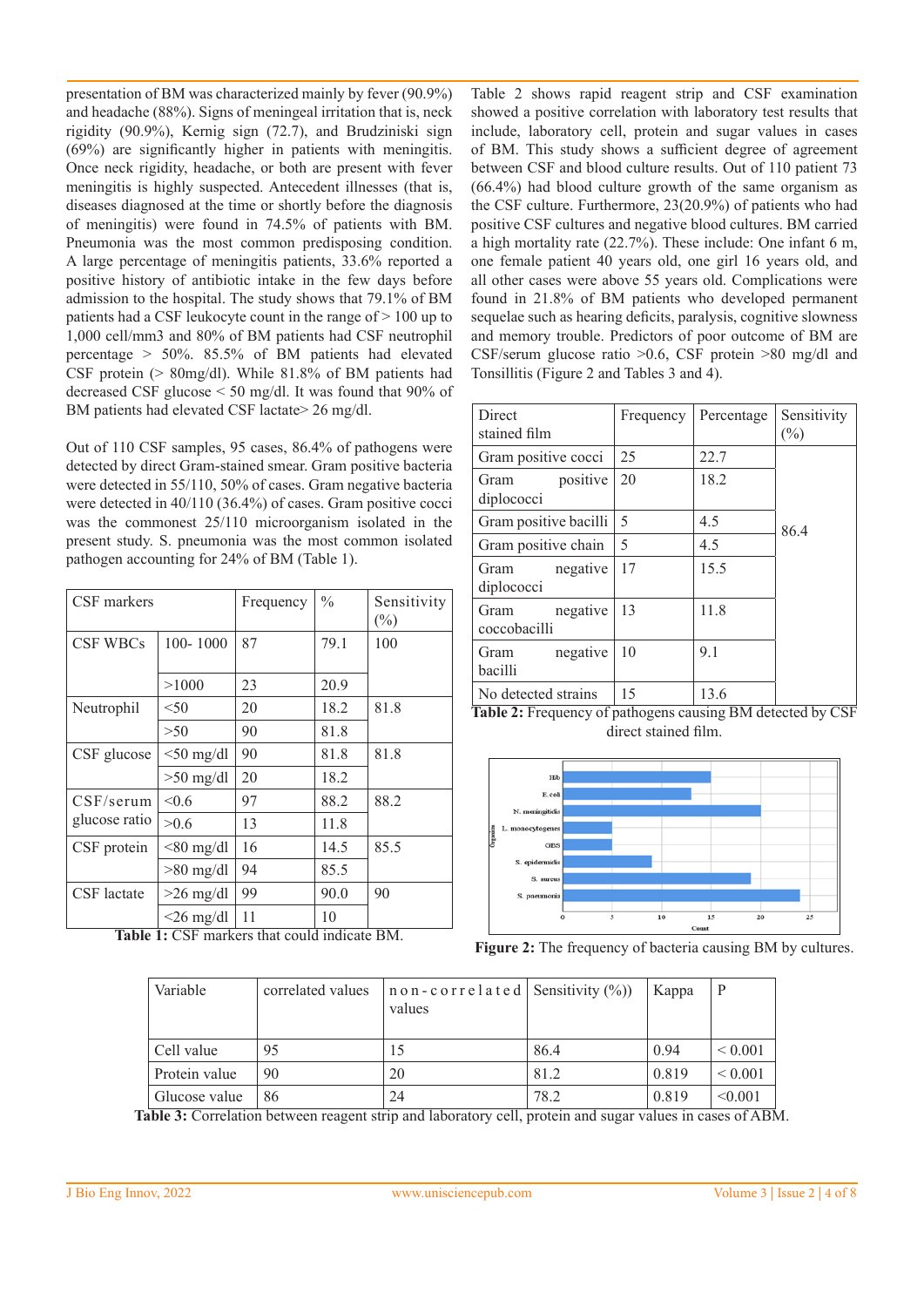| Variable                                        | R <sub>2</sub> | Exp(B) | Wald  | P     |
|-------------------------------------------------|----------------|--------|-------|-------|
| $\text{CSF/serum glucose ratio}$ 0.067<br>> 0.6 |                | 0.193  | 4.269 | 0.039 |
| $\vert$ CSF protein $>80$ mg/dl                 | 0.084          | 0.216  | 6.200 | 0.013 |
| <b>Tonsillitis</b><br>$\sim$                    | 0.082          | 10.00  | 4.480 | 0.034 |

**Table 4:** Predictors of poor prognosis in the studied cases of ABM.

## **Discussion**

In this study, 350 patients admitted to Mansoura Fever, Egypt with clinical features suggestive of meningitis. They underwent lumbar puncture, BM was diagnosed in 110 patients (31.43%), viral meningitis in 130 (37.14%), meningism in 80 (22.86%) cases and encephalitis in 30 (8.57%). The ratio of bacterial to aseptic meningitis cases vary between different studies. Abdelkader et al. (2017) found that the majority of meningitis cases over the two years period were possibly viral meningitis (42.86%) and bacterial meningitis cases with positive culture growth were (5.08%). However, in the study conducted by Amarilyo et al. (2011), bacterial meningitis was diagnosed in 10.3% of meningitis patients and 89.7% were found aseptic. This difference in the percentage of bacterial versus aseptic meningitis can be attributed to differences in the place and time of studies done. In developed countries, bacterial meningitis became less common in relation to viral meningitis especially after the implementation of anti-capsular vaccines.

In our study males were affected (61.8%) more commonly than females (38%). Our results are in agreement with the study of Abdkader et al. (2017), males were 44 (64.7%), compared to 24 who were females (35.3%). Our data showed that BM occurred more in rural than urban areas. This is in agreement with the study done by Afify et al. (2007) who demonstrated that 74.5% of BM patients had antecedent illnesses. Pneumonia was the most common predisposing condition in (33.6%) of patients. This is in agreement with the study of Brouwer et al. (2012), who showed that ear, sinus, or lung infections precede pneumococcal meningitis in 40% of patients.

Clinical features give clue to the early diagnosis of BM by a physician. In the current study the classic clinical features of bacterial meningitis include fever (90.9%), headache (88%), stiff neck (90.9%). Similar rates were reported by several investigators (Afifi et al., 2007; Arda et al., 2008). Kernig and Brudziniski signs were present in this study among (72.7 and 69% for each sign respectively. Another study on adults reported sensitivity values for Kernig's sign (36%) and Brudziniski's sign, 39% (Elmore et al., 1996). Furthermore, in a considerable number of meningitis patients, the above clinical features were absent (Heydarian et al., 2014; Dyckhoff-Shen et al., 2021). Prognostic factors that were associated with poor outcomes include old age≥ 65 years, neurological complications and late administration of antibiotics for patients with bacterial meningitis. From the above discussion it became evident that none of the symptoms and signs could accurately discriminate between patients with meningitis from those without it. Patients with suspected meningitis on clinical grounds should

be referred for lumbar puncture and CSF examination as gold standard diagnostic tests (Brouwer and van de Beek, 2015). In this study, 110 patients who showed clinical features of meningitis, 20.9% of these patients had a CSF leukocyte count  $>1,000$  cells/mm3, and, 79% had a leukocyte count  $>100$  - 1,000 /mm3 with 100% sensitivity. Also, this study demonstrated a neutrophil dominance of CSF leukocyte count > 50% in 81.8% of bacterial meningitis patients with sensitivity of 81.8%. These results were documented in other studies (Martinot et al., 2018). This large number of patients with CSF leukocyte count less than resulting in partially treated meningitis.

This study showed that 81.8% of patients with BM had decreased CSF glucose concentration (glucose concentration < 50 mg/dl). Also, there was a significant increase of CSF protein in bacterial meningitis patients. Most studies reported the same findings (Martinot et al., 1,000/mm3 79% may be a reflection of the high rates of antibiotic use before hospital admission that reached 60% 2018). The CSF-blood barrier disruption causes a high CSF protein level in patient with meningitis (Julián-Jiménez and Morales-Casado, 2019).

Studies in adults have indicated that adding CSF lactate to routine CSF examination is better for the diagnosis of BM in a very short time (Alfred et al., 2021). The mechanism of increased lactate concentration in the CSF of patients with BM meningitis is not clear, but it may be due to increased anaerobic glycolysis of brain tissue due to a decrease in cerebral blood flow and oxygen uptake (Shamliyan, 2018; Xiao et al., 2016). In the present study, 99 (90%) patients with BM had elevated CSF lactate level, and 11(10%) had normal lactate with sensitivity of 90%. Many other studies showed the same result (Nazir et al., 2018; Shamliyan, 2018; Viallon et al., 2011). A meta-analytic study that included 404 neurosurgical patients revealed that SCF lactate levels were highly sensitive and specific for diagnosing bacterial meningitis (Houri et al., 2017).

In the current study, out of 110 specimens; using Gram stain 55 (50%) were found to be Gram positive and 40 (36%) were found to be Gram negative. From 55 Gram positive isolate, 24 were S. pneumococca. 19 Staphylococcus aureus, 9 S. epidermidis, 5 GBS, and 5 L. monocytogenes. Different isolates were found, of 40 Gram negative isolates, 20 were N. meningitides., 15 Hib, 13 E. coli. Comparing our results with Abdelkader et al. (2017), 48 isolates (67.6%) were found to be Gram-positive and 23 isolates (32.4%) were Gram-negative. Among 48 Gram positive isolates the majority were S. pneumonia.

Another study by Afifi et al. (2007) that was also conducted in Egypt found that S. pneumoniae was the leading cause of bacterial meningitis. This reflects a change in disease epidemiology since N. meningitides was for a long time the most common pathogen causing bacterial meningitis. Other several studies have reported high prevalence of S. pneumonia around the world (Jones et al., 2004; Owusu et al., 2012; Nasiri et al., 2019). Meningococcus was considered as the second common cause of BM in this study. This is in agreement with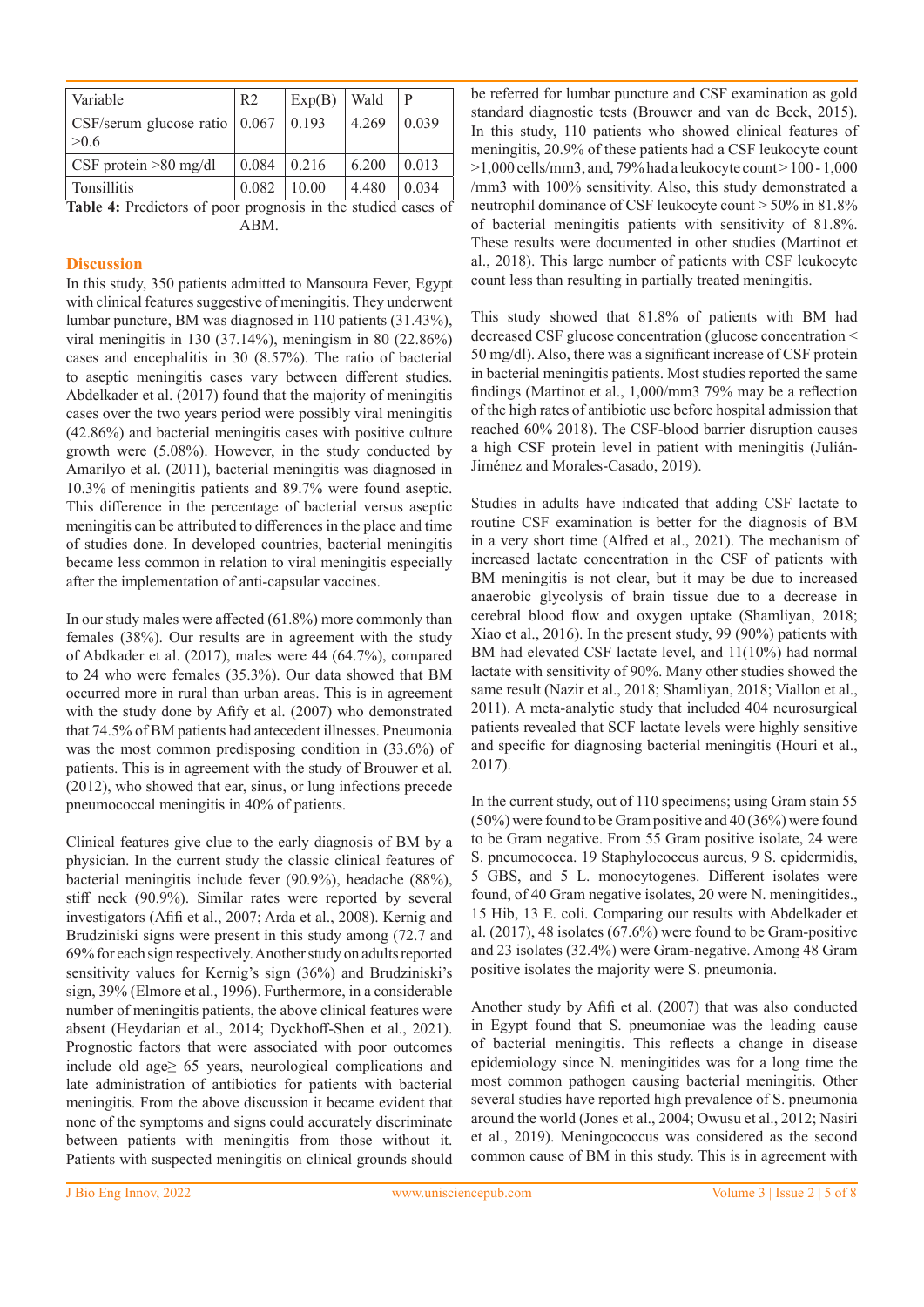study of Kerstin et al. (2018) and WHO report (2017).

Urine reagent strips that measure glucose, protein, leukocytes and other urinary biomarkers have been used to evaluate CSF in several previous studies. In this study, the number of regent strips results coincide with the laboratory findings in 95 out of 110 patients (with sensitivity 86.4%) for leukocytes, 90 out of 110 (with sensitivity 81.2%) for protein, 86 out of 110 (with sensitivity 78.2%) for glucose. A higher rate of agreement between regent strips and laboratory results was also reported by Mazumder et al. (2018), Kumar et al. (2015) and Phillips et al. (2019). Another study found that increased CSF protein was increased in study group as compared to control group while cell count was significantly insensitive but its specificity was 63.79%. Sa˘glam et al. (2013).

Since bacterial meningitis can occur secondary to underlying bacteremia from other sources, so routine ordering of blood cultures in suspected casesis crucial for accurate diagnosis (McGill et al., 2016). In this study, blood cultures were done in all cases (110), it was reported that 73 (66%) were positive by the same bacteria present in CSF culture while 14 (12.7%) were positive by different isolates. However, 23 (20.9%) of blood cultures were negative. This is in agreement with results of Troendle (2019), demonstrated that blood cultures detect causative organism in 71% of cases. Blood cultures helped to identify the causative organism in 50-80% of pediatric and adult cases. The yield of blood cultures decreases by 20% if the patient has been pretreated by ntibiotics (Troendle and Pettigrew, 2019).

Bacterial meningitis is still a life-threatening disease that is associated with significant mortality and morbidity. In the current study the reported mortality rate of BM was 22.7% and about 21.8 % of BM patients developed permanent sequelae such as hearing deficit, paralysis, cognitive slowness in the form of delayed processing speed and memory troubles (Liu et al., 2012, Olbrich et al., 2018). This is in agreement with results of Troendle et al. (2019). The mortality rate was 31%. Without any treatment, the case-fatality rate can reach 70%, and one in five survivors of bacterial meningitis may be left with permanent disability including hearing loss, neurologic disability, and cognitive dysfunction (Gudina et al., 2018; Tsai et al., 2019).

## **Conclusions**

The clinical symptoms and signs were inadequate to make a definite diagnosis of bacterial meningitis. Lumbar puncture and CSF examination is the gold standard method for diagnosing bacterial meningitis and is necessary to be done as soon as possible. Reagent strip can be used reliably in CSF examination where laboratory facilities are limited or even routinely done in all hospitals for early diagnosis of bacterial meningitis. The frequencies of the most common infectious agents causing BM in this study are S. pneumonia, N. meningitidis based on bacterial culture. Predictors of poor outcome of BM are CSF/serum glucose ratio >0.6, CSF protein >80 mg/dl and Tonsillitis respectively. The use of traditional methods for

diagnosing bacterial meningitis is time-consuming and has low sensitivity. So, the search for novel accurate and rapid molecular methods is necessary. The combination of both metagenomic Next Generation Sequencing mNGS and Whole Exome Sequencing WES may help to increase precision of diagnosis of bacterial meningitis particularly in neonates for guiding rapid effective therapeutic interventions. Progress in the field of predictive a personalized medicine is also promising for improving the predictive power and accuracyfor personalized antiobiotics treatment of BM.

## **Conflict of Interests**

The authors have not declared any conflict of interests.

## **References**

- 1. Abdelkader, M.M., Aboshanab, K.M., El-Ashry, M.A. & Aboulwafa, M.M. (2017). Prevalence of MDR pathogens of bacterial meningitis in Egypt and new synergistic antibiotic combinations. *Plos One, 12*(2), e0171349.
- 2. Afifi, S., Wasfy, M.O., Azab, M.A., Youssef, F.G., Pimentel, G. & Graham, T.W. (2007). Laboratory-based surveillance of patients with bacterial meningitis in Egypt (1998–2004). *European Journal of Clinical Microbiology and Infectious Diseases, 26*(5), 331-340.
- 3. Amarilyo, G., Alper, A., Ben-Tov, A. & Grisaru-Soen, G. (2011). Diagnostic Accuracy of Clinical Symptoms and Signs in Children with Meningitis. *Pediatric Emergency Care, 27*(3), 196-199.
- 4. Arda, B., Sipahi, O.R., Atalay, S. & Ulusoy, S. (2008). Pooled Analysis of 2,408 Cases of Acute Adult Purulent Meningitis from Turkey. *Medical Principles and Practice, 17*(1), 76-79.
- 5. Assegu, F.D., Lemma, K., Tadele, H., Tadesse, B.T. & Derese, B. (2020). Antimicrobial sensitivity profile and bacterial isolates among suspected pyogenic meningitis patients attending at Hawassa University Hospital: Crosssectional study. *BMC Microbiology*, 20,1- 10.
- 6. Brouwer, M.C., Thwaites, G.E., Tunkel, A.R. & van de Beek, D. (2012). Dilemmas in the diagnosis of acute community-acquired bacterial meningitis. *The Lancet, 380*(9854),1684-1692.
- 7. Brouwer, M.C. & van de Beek, D. (2015). Earlier Treatment and Improved Outcome in Adult Bacterial Meningitis Following Guideline Revision Promoting Prompt Lumbar Puncture. *Clinical Infectious Diseases, 61*(4), 664-665.
- 8. Centers for Disease Control (CDC) (2017). Bacterial Meningitis. Centers for Disease Control and Prevention, Available at: https://wwwcdcgov/meningitis/ bacterialhtml. 2017.6
- 9. Centers for Disease Control (CDC) (2015). Meningococcal disease. Pink Book: Epidemiology and Prevention of Vaccine-Preventable Diseases, 13th ed. Atlanta, GA: CDC pp. 231-46.32.
- 10. Dian, S., Hermawan, R., van Laarhoven, A., Immaculata, S., Achmad, T.H., Ruslami, R. & van Crevel, R. (2020). Brain MRI findings in relation to clinical characteristics and outcome of tuberculous meningitis. *PLoS One,*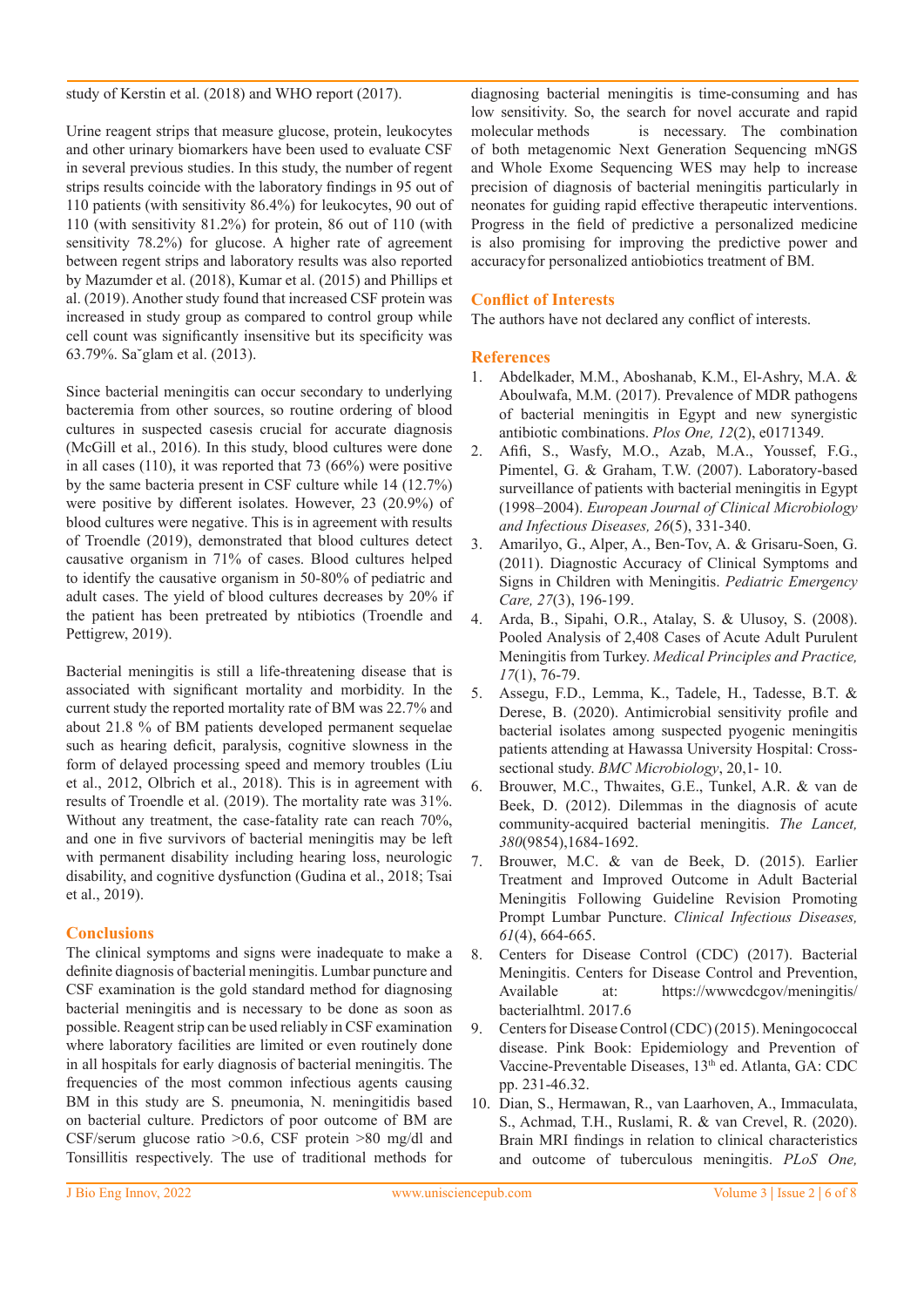*15*(11), e0241974.

- 11. Dyckhoff-Shen, S., Koedel, U., Pfister, H.W. & Klein, M. (2021). SOP: emergency workup in patients with suspected acute bacterial meningitis. *Neurological Research and Practice, 3*(1), 1-7.
- 12. Elmore, J.G., Horwitz, R.I. & Quagliarello, V.J. (1996). Acute meningitis with a negative gram's stain: Clinical and management outcomes in 171 episodes. *The American Journal of Medicine, 100*(1), 78-84.
- 13. Giuliano, C., Patel, C.R & Kale-Pradhan, P.B. (2019). A Guide to Bacterial Culture Identification and Results Interpretation. *Pharmacy and Therapeutics, 44*(4), 192- 200.
- 14. Gray, L.D. (1992). FEKORKO DP-Laboratory diagnosis of bacterial meningitis. *Clinical Microbiology Reviews, 5*,130-145.
- 15. Gudina, E.K., Tesfaye, M., Wieser, A., Pfister, H.W. & Klein, M. (2018). Outcome of patients with acute bacterial meningitis in a teaching hospital in Ethiopia: A prospective study. *Plos One, 13*(7), e0200067.
- 16. Heydarian, F., Ashrafzadeh, F. & Rostazadeh, A. (2014). Predicting factors and prevalence of meningitis in patients with first seizure and fever aged 6 to 18 months. *Neurosciences, 19*(4), 297-300.
- 17. Houri, H., Pormohammad, A., Riahi, S.M., Nasiri, M.J., Fallah, F., Dabiri, H. & Pouriran, R. (2017). Acute bacterial meningitis in Iran: systematic review and metaanalysis. *PLoS One, 12*(2), e0169617. https://doi.org/10. 1371/journal.pone.0169617.
- 18. Hrishi, A.P. & Sethuraman, M. (2019). Cerebrospinal fluid (CSF) analysis and interpretation in neurocritical care for acute neurological conditions. Indian Journal of Critical Care Medicine: peer-reviewed, official publication of *Indian Society of Critical Care Medicine, 23*(Suppl 2), S115.
- 19. Jarvis, J.N., Meintjes, G., Williams, A., Brown, Y., Crede, T. & Harrison, T.S. (2010). Adult meningitis in a setting of high HIV and TB prevalence: findings from 4961 suspected cases. *BMC Infectious Diseases, 10*(1), 67.
- 20. Jones, M.E., Draghi, D.C., Karlowsky, J.A., Sahm, D.F. & Bradley, J.S. (2004). Prevalence of antimicrobial resistance in bacteria isolated from central nervous system specimens as reported by U.S. hospital laboratories from 2000 to 2002. *Annals of Clinical Microbiology and Antimicrobials, 3*(1), 3-10.
- 21. Julián-Jiménez, A. & Morales-Casado, M.I. (2019). Usefulness of blood and cerebrospinal fluid laboratory testing to predict bacterial meningitis in the emergency department. *Neurología (English Edition) 34*(2), 105- 113.
- 22. Kumar, A., Debata, P.K., Ranjan, A. & Gaind, R. (2015). The Role and Reliability of Rapid Bedside Diagnostic Test in Early Diagnosis and Treatment of Bacterial Meningitis. *The Indian Journal of Pediatrics, 82*(4), 311-314.
- 23. Leazer, R., Erickson. N., Paulson, J., Zipkin, R., Stemmle, M., Schroeder, A.R., Bendel-Stenzel, M. & Fine, B.R. (2017). Epidemiology of Cerebrospinal Fluid Cultures and Time to Detection in Term Infants. *Pediatrics, 139*(5), e20163268.
- 24. Liu, L., Johnson, H.L., Cousens, S., Perin, J., Scott, S., Lawn, J.E., Child Health Epidemiology Reference Group of WHO and UNICEF (2012). Global, regional, and national causes of child mortality: an updated systematic analysis for 2010 with time trends since 2000. *The lancet, 379*(9832):2151-2161.
- 25. Martinot, M., Greigert, V., Souply, L., Rosolen, B., De Briel, D. & Mohseni Zadeh, M. (2018). Cerebrospinal fluid monocytes in bacterial meningitis, viral meningitis, and neuroborreliosis. *Médecine et Maladies Infectieuses, 48*(4), 286-290.
- 26. Mazumder, S., Ramya, B.S. & Biligi, D. (2018). Utility of urine reagent strips in cerebrospinal fluid analysis: An aid to bedside diagnosis of meningitis. *Indian Journal of Pathology and Microbiology, 61*(3), 356.
- 27. McGill, F., Heyderman, R.S., Panagiotou, S., Tunkel, A.R. & Solomon, T. (2016). Acute bacterial meningitis in adults. *The Lancet, 388*(10063), 3036- 3047.
- 28. Moosa, A.A., Quortum, H.A. & Ibrahim, M.D. (1995). Rapid diagnosis of bacterial meningitis with reagent strips. *Lancet, 345*(8960), 1290-1291.
- 29. Nasiri, M., Tabatabaei, S., Shamshiri, A., Weinberger, D., Dadashi, M. & Karimi, A. (2019). Pneumococcal meningitis in Iran: a systematic review and meta–analysis. *Journal of Acute Disease, 8*(3), 99.
- 30. Nath, A. (2016). Meningitis: bacterial, viral, and other. In: Goldman L, editor. Goldman-Cecil Medicine, 25<sup>th</sup> ed. Philadelphia, PA: Saunders pp. 2480-2495.
- 31. Nazir, M., Wani, W.A., Malik, M.A., Mir, M.R., Ashraf, Y., Kawoosa, K & Ali, S.W. (2018). Cerebrospinal fluid lactate: a differential biomarker for bacterial and viral meningitis in children. *Jornal de Pediatria (Versão em Português), 94*(1), 88-92.
- 32. Olbrich, K.J., Müller, D., Schumacher, S., Beck, E., Meszaros, K. & Koerber, F. (2018). Systematic Review of Invasive Meningococcal Disease: Sequelae and Quality of Life Impact on Patients and Their Caregivers. *Infectious Diseases and Therapy 7*(4), 421-438.
- 33. Owusu, M., Nguah, S.B., Boaitey, Y.A., Badu-Boateng, E., Abubakr, A.R., Lartey, R.A. & Adu-Sarkodie, Y. (2012). Aetiological agents of cerebrospinal meningitis: a retrospective study from a teaching hospital in Ghana. *Annals of Clinical Microbiology and Antimicrobials, 11*(1), 1-8.
- 34. Phillips, R.J., Watanabe, K.M., Stowell, J.R & Akhter, M. (2019). Concordance between blood and cerebrospinal fluid cultures in meningitis. *The American Journal of Emergency Medicine, 37*(10), 1960-1962.
- 35. Portnoy, A., Jit, M., Lauer, J., Blommaert, A., Ozawa, S., Stack, M., Murray, J. & Hutubessy, R. (2015). Estimating costs of care for meningitis infections in low- and middleincome countries. *Vaccine, 33*(Suppl 1), A240- A247.
- 36. Rosenstein, N.E., Perkins, B.A., Stephens, D.S., Popovic, T. & Hughes, J.M. (2001). Meningococcal disease. *The New England Journal of Medicine*, 344, 1378-1388.
- 37. Sa˘glam, M., Zer, Y. & Balci,˙I. (2013). Causative agents of bacterial meningitis. *African Journal of Microbiology Research, 7*(20), 2221- 2227.